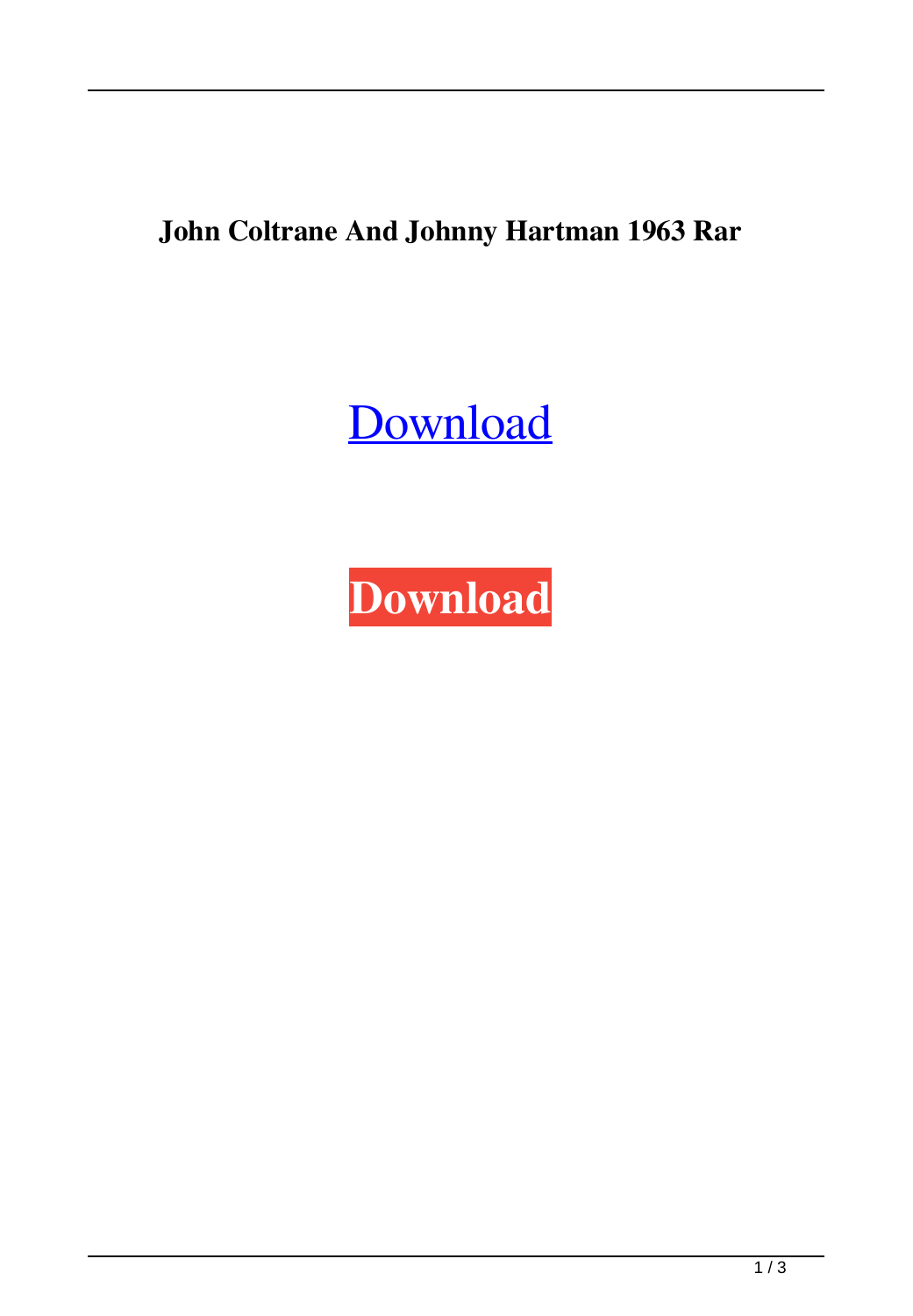Category:1963 albums Category:John Coltrane albums Category:Impulse! Records albums Category:Johnny Hartman albums Category:Albums produced by Bob WeinstockTop News For the moment, Nintendo continues to keep tight-lipped about its plans to release the new console. The video game giant, however, has promised that it will be announced on February 20, a Sunday. The official tweet by Nintendo Japan The Pokémon Go hacking scandal continues to unfold as a man in Japan was caught after he scanned a stolen credit card and found it to be genuine. The arrest occurred just a few days after it was reported that the game's developer was being The KFC Nippon department store chain will be offering a special limited-time meal made from a saltfree KFC chicken. The KFC is made from a meat containing no sodium, making it kosher and free of breading and other additives. The official Twitter account for the upcoming smartphone game Blue Dragon announced on Thursday that it will feature a new character named Hatsune. An earlier build of the game was teased earlier in the month. The latest Blue Dragon build features In their infinite wisdom, the Japanese government has banned the release of and the export of Nintendo's new console, the Switch, in the country. In the eyes of the powers that be, the console is too dangerous for the hands of children, and Apple is now offering its new MacBook Pro with Touch Bar at its official stores in Japan, alongside the new iPhone 7. It's worth noting that while the MacBook Pro with Touch Bar is exclusive to Japan, both the iPhone 7 and 7 Plus Pokémon Go will become playable in Japan next week. On February 21, the game will be available in Japan's Kantō region, and will be followed by the Central Japan region on February 22. The Pokémon Company tweeted about the availability of Hokkaido Nippon Ham Fighters fans are in for a treat this spring as the Yomiuri Giants will be serving up some of their deliciously juicy beef at Machi Dog, an annual event held in Hokkaido where the Yomiuri Giants and the Fighters fans can enjoy Spike Chunsoft and Marvelous' dungeon RPG Etrian Mystery Dungeon: The World End began streaming a new television commercial on Thursday. The commercial features an opening with an ominous soundtrack followed by the opening animation. In 2011, Nokia released the N8, a revolutionary Symb